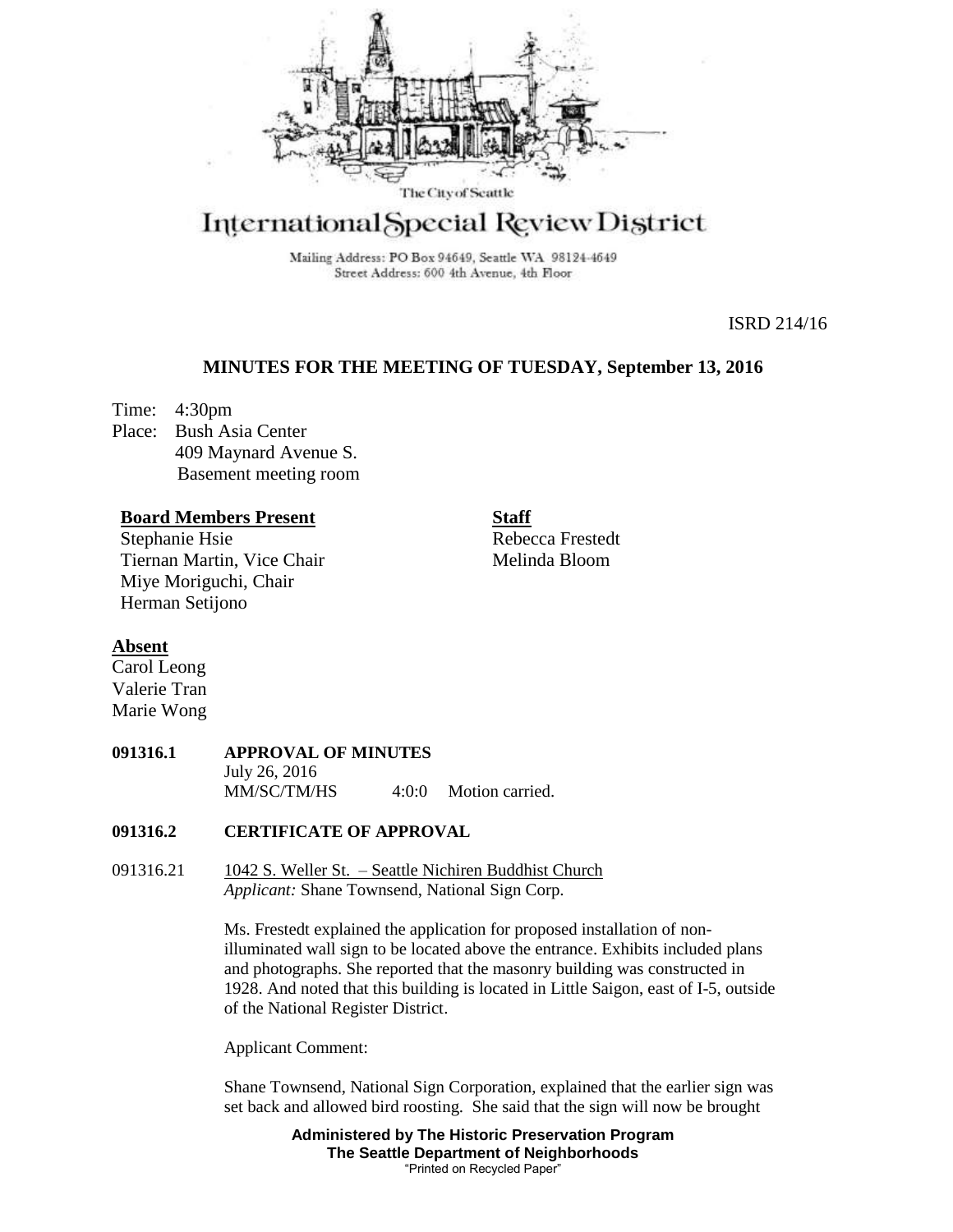out in line with building elevation. She noted attachment details and confirmed that screws will be in the mortar joints – not masonry – and will be flush.

Ms. Setijono asked about the tube frame.

Ms. Townsend said it is part of the sign mounting.

Mr. Martin asked if the design of the sign brackets relates to the culture or heritage of the temple.

Ms. Townsend said it is decorative and was the preference of the church members.

Public Comment: There was no public comment.

Board Discussion:

Ms. Moriguchi said it is straight forward.

Board members determined they had enough information to make a decision.

Action: I move that the International Special Review District Board recommend approval of a Certificate of Approval for signage, as proposed.

The Board directs staff to prepare a written recommendation of approval based on considering the application submittal and Board discussion at the September 13, 2016 public meeting, and forward this written recommendation to the Department of Neighborhoods Director.

The proposed signage meets the following sections of the **International Special Review District Ordinance and** a**pplicable Design Guidelines:**

**SMC 23.66.030 – Certificates of approval – Application, review and appeals SMC 23.66.338 – Signs**

**Secretary of the Interior Standard #10**

MM/SC/HS/TM 4:0:0 Motion carried.

### **091316.4 BOARD BUSINESS**

Board business was conducted out of agenda order.

Ms. Frestedt said that the ISRD election will take place November 15, 2016. She said two positions are up for election: #3 and #5. Mr. Martin and Ms. Wong are both eligible to run again. She explained that Rules and Regulations were updated. She said that registered voter information and forms are in Hing Hay CoWorks.

#### **091316.3 BOARD BRIEFINGS**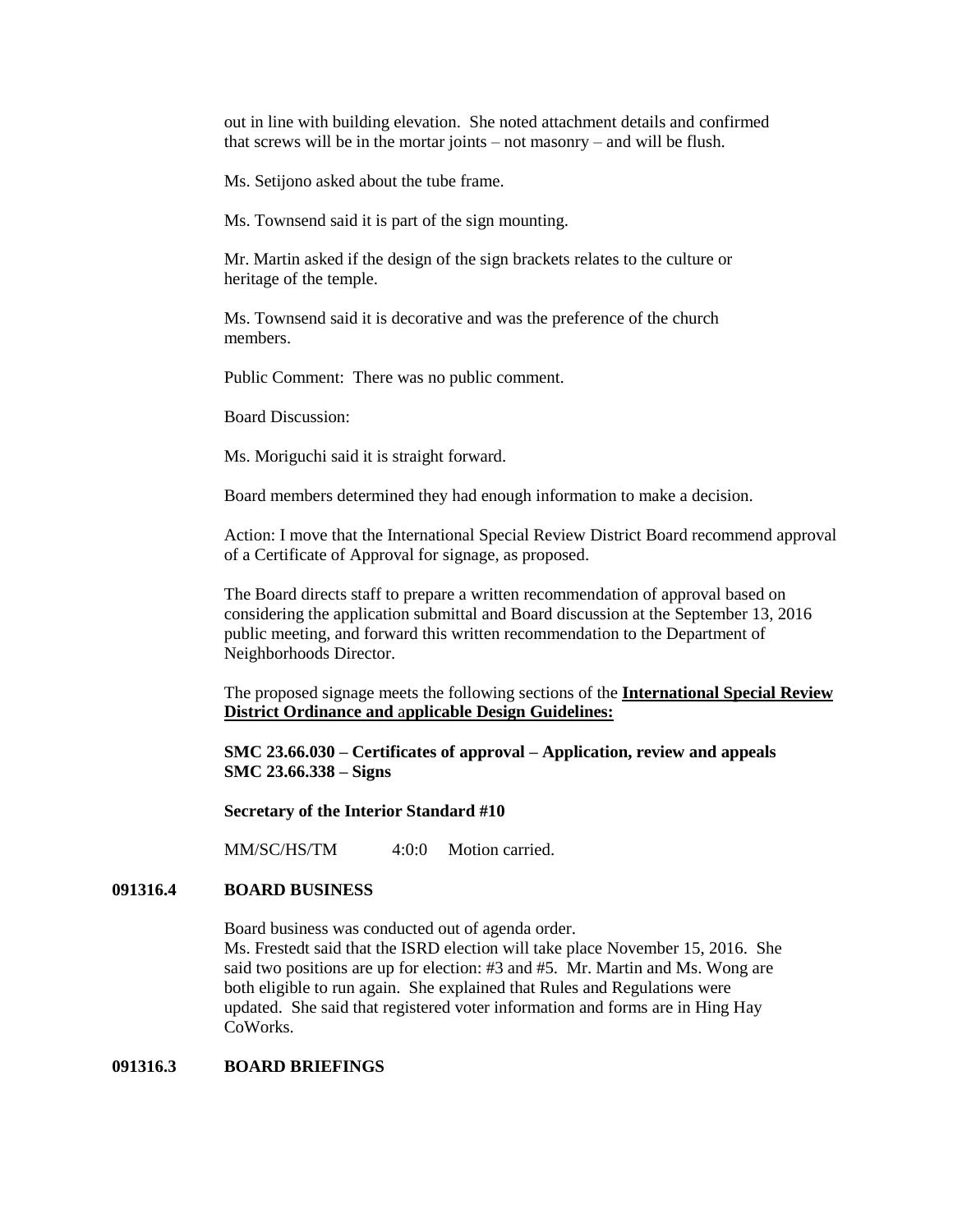#### 091316.31 608  $6^{th}$  Ave. S. *Applicant:* Ed Linardic, architect

Briefing on proposed mixed-use infill development, consisting of one level of retail (3,830 sq ft), one level of administrative office (4,710 sq ft), 5-levels of residential (54 apartment units), one level of below-grade parking (6 stalls). Development includes exterior modifications to the south façade of the adjacent property, 609 S. Weller St.

Tim Lee, property owner, said that his family has owned the property since 1983. He said it is a good time to do the project and there is a need for rentals. He said this will be an asset for the community and will provide housing for working people and families.

Ed Linardic presented via PowerPoint handouts (available in DON file). He provided context of the site - a surface parking lot adjacent to a two-story commercial building. He said the new building will be a mixed-use development with retail, office and residential – 85'h with no setbacks. He went over survey of the site and views of adjacent properties. He said that proposed massing will be similar to the apartment building east of site. He went over photos of neighborhood buildings studies of which will inform the design. He noted the variation in architecture and said that he was drawing inspiration from the American Hotel and Eastern Hotel. He explained that exterior stairs on the existing building would be removed and internalized; they would demolish the fence and concrete wall on  $6<sup>th</sup>$  Ave. S. at the sidewalk. He said there will be addition of street trees on  $6<sup>th</sup>$  Ave. S. Dumpster service will be off the alley.

He said that 2nd floor will be administrative office space with windows on east and west sides. He said the offices will range from  $100 - 150$  square feet. He said the third floor level will be the first level of residential and will have decks on the east side. He said the fourth floor will cantilever over the existing building and floors  $4 - 8$  will be identical. He said they plan for a green roof and amenities deck. He said the American Hotel is the inspiration for fenestration and the Eastern Hotel is the inspiration for retail space. He said they propose Juliet balcony for residential space on the west. He said there will be no windows on the south because the building is at the property line, but reveals will be added to break up the massing. Elevator and stairs will be on the west and windows to units will be facing east. He said they will minimize solid walls. He went over north, west and south wall sections.

Mr. Linardic said that they propose to use brick at ground level and windows will be aluminum. He said that the scale of the building will be similar to adjacent buildings. He said a 6' wide canopy is proposed at street frontage.

Ms. Frestedt said that an early proposal was configured with setback storefront with pillars; concern was raised about safety issues and the changes made to the storefronts are an improvement.

Board questions:

Ms. Moriguchi stated that it is a small in-fill site without a lot of options for configuration. She said that Preliminary Design may not be necessary and suggested moving to Final Design details.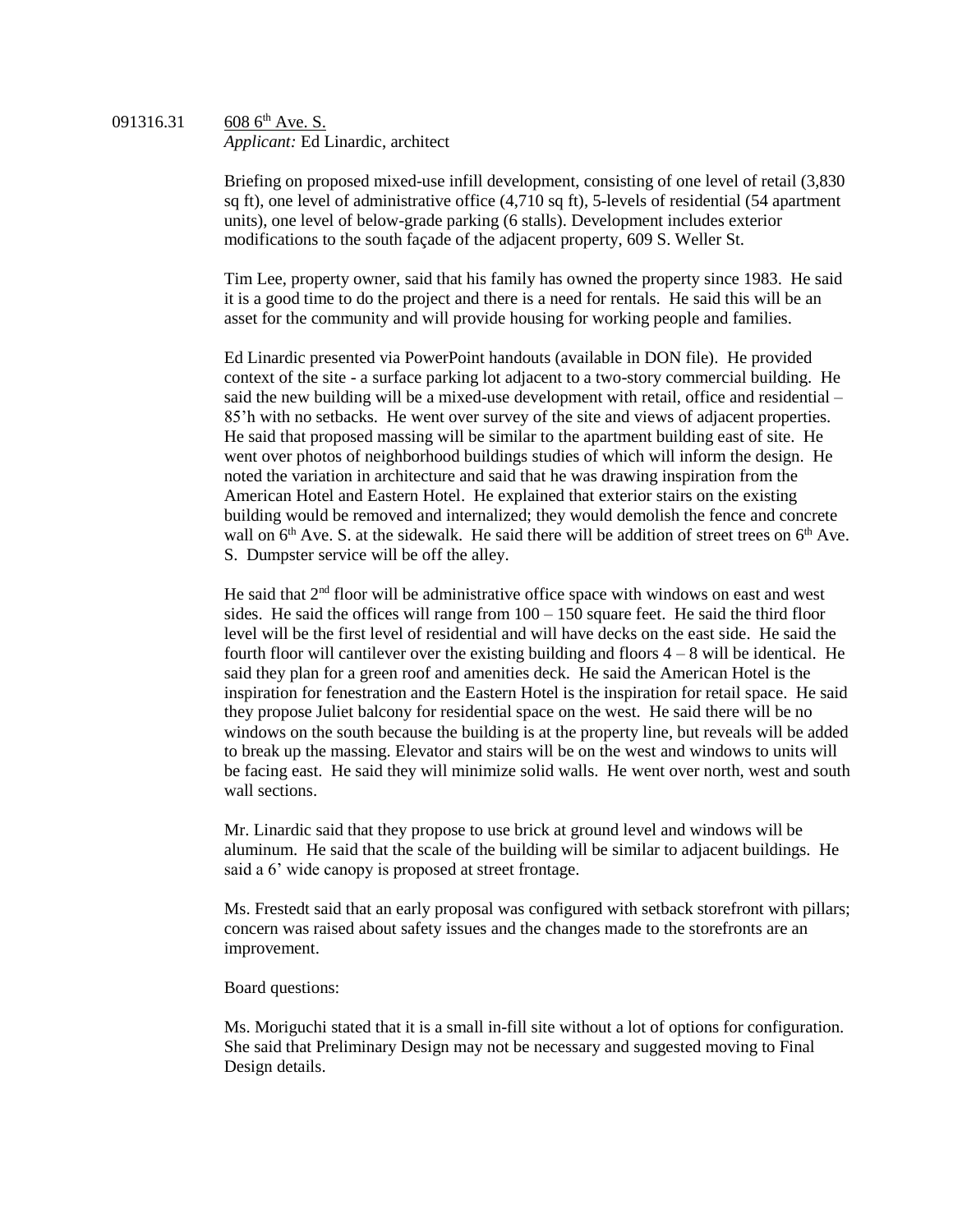Ms. Hsie asked about property line to adjacent building and if a building could be built right up to that.

Mr. Linardic said there is a 7'2" setback at the south façade.

Mr. Martin asked if the overhang on to the north impedes development of building.

Mr. Linardic said it is a double loaded corridor. He said there are two separate lots but the same owner. He said they have applied as if this is one site.

Ms. Moriguchi said that it is structurally independent from the other building. She said it nicely consolidates entrance requirements. She said the south-facing units make sense, for light and encouraged the exploration of options to mitigate the blank wall on the north façade.

Mr. Linardic said he wants some modulation and it also allows for more units. He said that per code they have to have a vent in the bedrooms. Responding to questions he said that the first three floors are concrete and the top five will be wood.

Ms. Moriguchi asked about retail level height.

Mr. Linardic said it will be 13'.

Mr. Martin said only one alternative was provided and asked if others were looked at.

Ms. Frestedt said there are no other viable massing options.

Board members agreed that the application could move to final design.

Ms. Hsie noted that two buildings influenced Mr. Linardic's design and asked why.

Mr. Linardic said the American Hotel is his favorite building in this neighborhood. He noted the solid components, the vertical solid elements with windows in between. He said he liked the vertical elements on the retail level of the Eastern Hotel. He liked the 45˚ entrance and said it is more inviting.

Mr. Moriguchi asked about the vertical members.

Mr. Linardic said the transoms stay consistent and go all the way through.

Mr. Martin noted the west façade where the stair is and asked about the floor to ceiling window.

Mr. Linardic said the northern most window on the west façade is the staircase; he said that all heads are the same height and half of the last bay is bathroom.

There was discussion about location of the interior stairwell in relation to the windows and the symmetry of buildings within the District.

Ms. Moriguchi she said she would like to see a night time rendering of how the floor to ceiling bathroom window will look and noted it will be covered.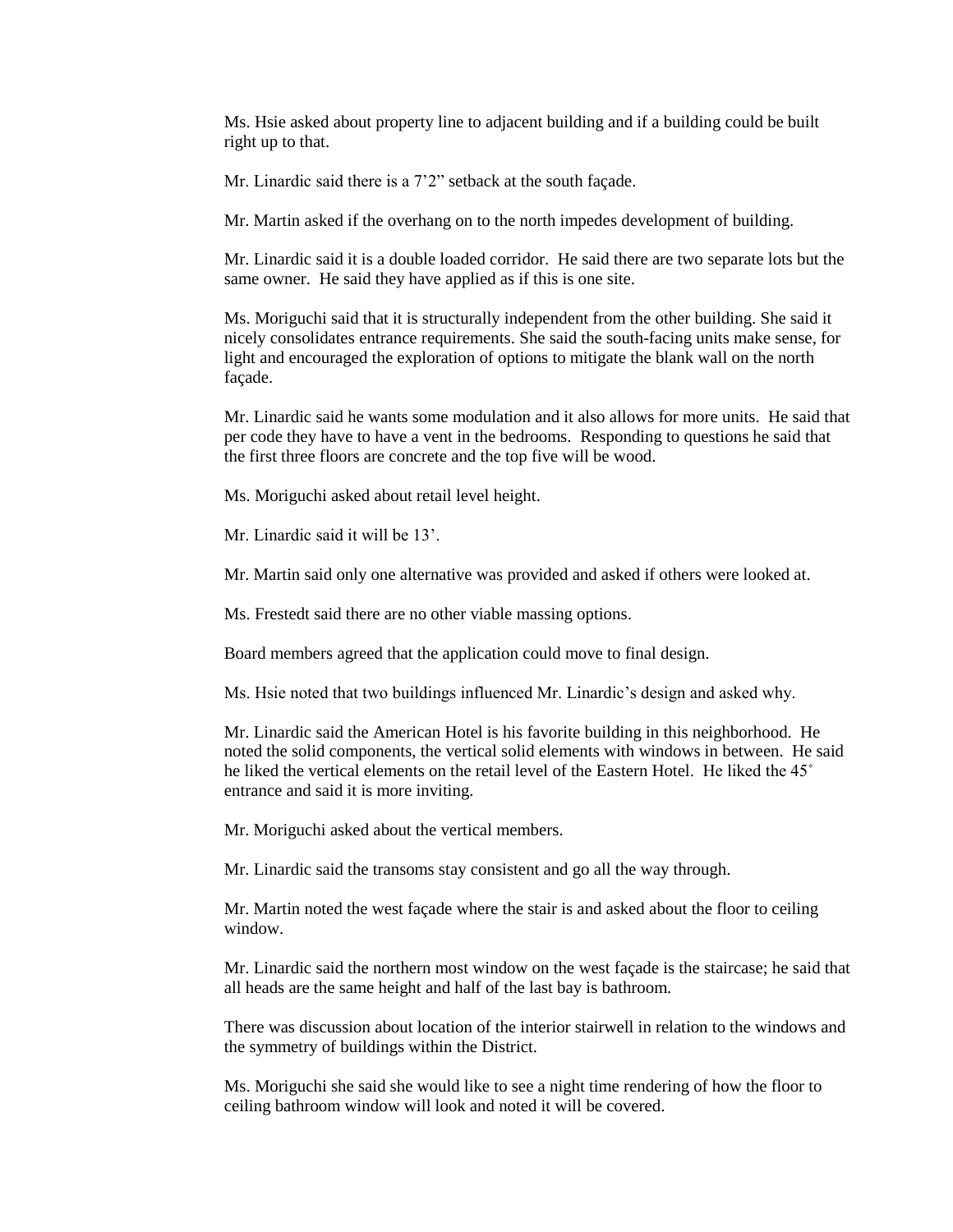Ms. Hsie said she would like to see elevation options with relation to program so you can readily understand what is solid and what isn't. She said she wants to understand the relation to interiors and design intent.

Ms. Moriguchi noted how features of old buildings were related to program. She said she wants to understand how the applicant will pull together the building design to be cohesive.

Mr. Linardic said noted vertical elements and different material at retail level.

Ms. Moriguchi noted the proposal to use brick at the retail level and that the second floor will have different programming from floors  $3 - 8$ . She asked if options were explored to tie  $1<sup>st</sup>$  and  $2<sup>nd</sup>$  floors together or show that there is different programming at the second floor. She said that there is a mezzanine level on one building but it reads as a single solid base.

Ms. Hsie cited the Design Guidelines and said that earthen materials are encouraged. She said she would like to see exploration for window materials.

Mr. Linardic said he can do that.

Ms. Hsie said this is a great start. She cited 23.66.336, which references "enhancing visual order". She said to have this in mind when looking at materials and patterning of windows.

There was a discussion about the proportions of the bays in relation to other mixed use buildings in the district.

Mr. Martin said that there aren't a lot of balconies in the district and said to carefully choose materials and colors that will enhance the visual order.

Mr. Linardic said they will help add modulation.

Ms. Moriguchi referenced the balconies and deck of the Chinese family association buildings. She said that ornamental qualities add to character of the buildings and this could perpetuate the character.

Public Comment: There was no public comment.

091316.32 913 S. Jackson St. *Applicant:* Chris Olson, Nystrom + Olson

> Design briefing on Preliminary Design of a new 6-story mixed-use building. Briefing will cover changes to vehicular access, ground level design and façade composition. Preliminary design consists of the bulk, height and scale of the proposed development. The proposed development includes approximately 247 apartment units and 88 parking stalls.

> Chris Olson, Nystrom + Olson, presented via PowerPoint (full report in DON file) said that garage access has been moved to  $10<sup>th</sup>$  Ave. S. and there is still one residential access on King. He said that the storefront levels now step down and follow the grade along S. King St. He said they've been working to have the project fit more contextually into the neighborhood.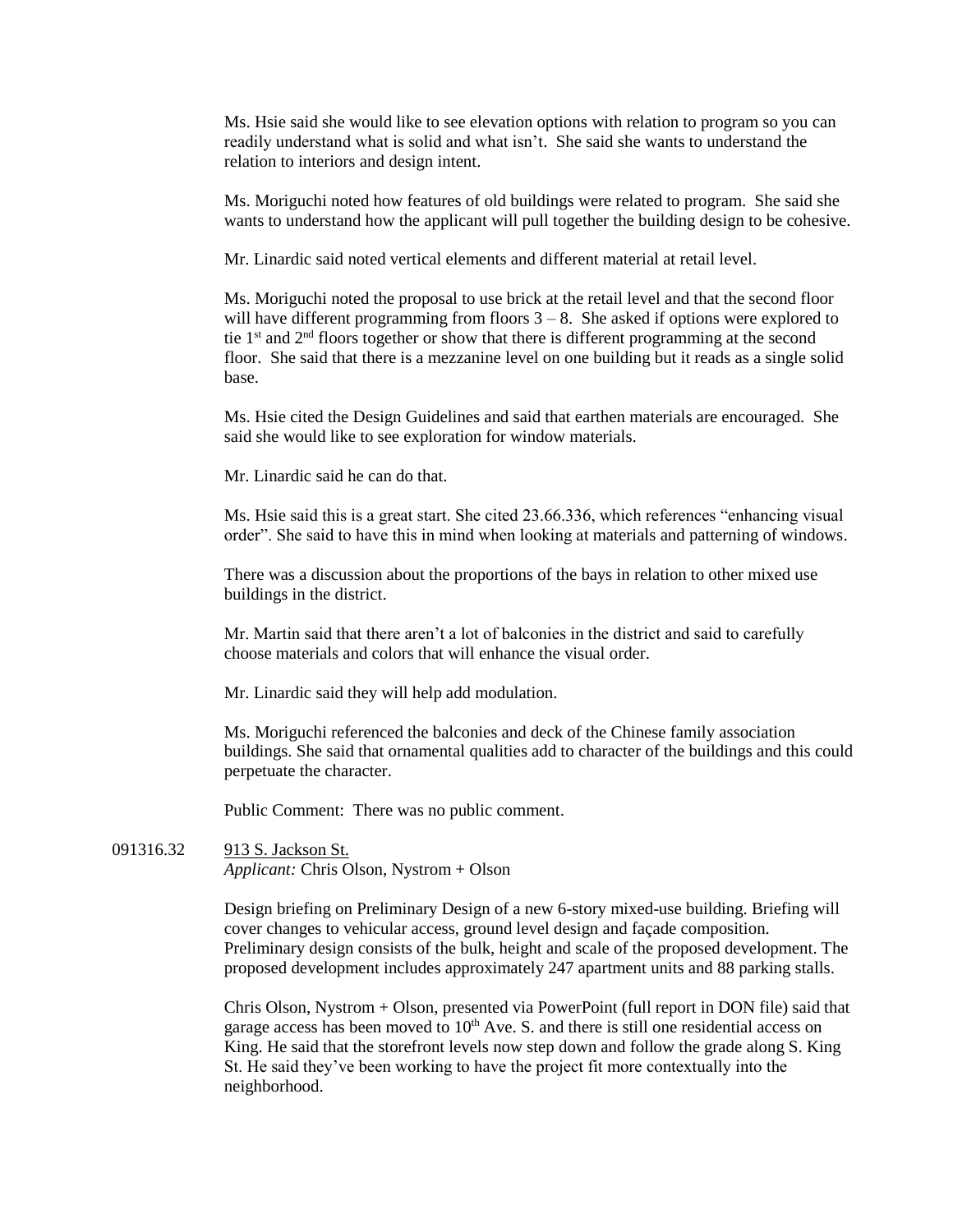Keith James, Inland Real Estate, explained that SDOT wanted to protect access for the Green Street to minimize conflicts between vehicles and pedestrian activity.

Mr. Olson compared earlier and new plans and explained changes that have been made since last meeting; he went over lower level programming. He said that the vertical break in the middle of the building is now more subtle. He said they have added recessed wood vertical elements. He noted the influence on the storefronts and transom elements that are a nod to SROs and historic buildings. He said they propose a brick and concrete base with composite material above. He said there appear to be smaller buildings within the building and he noted the more historically gridded windows. He said on the southeast side of the building the large sidewalk will become a plaza. He said they have done fenestration studies and noted the influences from the district.

Public Comment:

Diane King, property owner, said she was unclear about who the housing is for.

Mr. James said it is 100% affordable, at 60% median income. He said it is workforce housing.

Ms. Moriguchi said the strengthened corners helps and they have started to modulate the building which is a good change.

Mr. Martin said he was impressed with the commercial stepping happening and noted that they took the board's feedback; he said you can find similarities from across the freeway and the team deserves strong accolades for that. He noted the strong datum. He said he likes that all the commercial units on Jackson are accessible. He said that an area of concern is that with the garage entry on  $10<sup>th</sup>$  Avenue now the auto court seems un-necessary now. He said that would make two areas of building program on  $10<sup>th</sup>$  with cars coming in an out; he said it is not urban savvy or pedestrian friendly. He asked why the auto court is important to the building.

Mr. James said that they preferred access on King Street for many reasons. He said that while not ideal the auto court is important as an operational issue. He said that it could be handled by street but the biggest reason is ADA.

Mr. Setijono said that the parking is bad here already.

Mr. Martin said that having an auto court in this part of the neighborhood sets that pattern.

Mr. Olson said that security and control of garage impact this as well. He said that it is not so much a court it is really just an upper garage; he said there is no court around it and it is not permeable.

Ms. Moriguchi said it would be nice to consolidate it.

Mr. James said there were going to be seven curb cuts to the site and now there will be two. He said it is a full block site and the second one is so specialized.